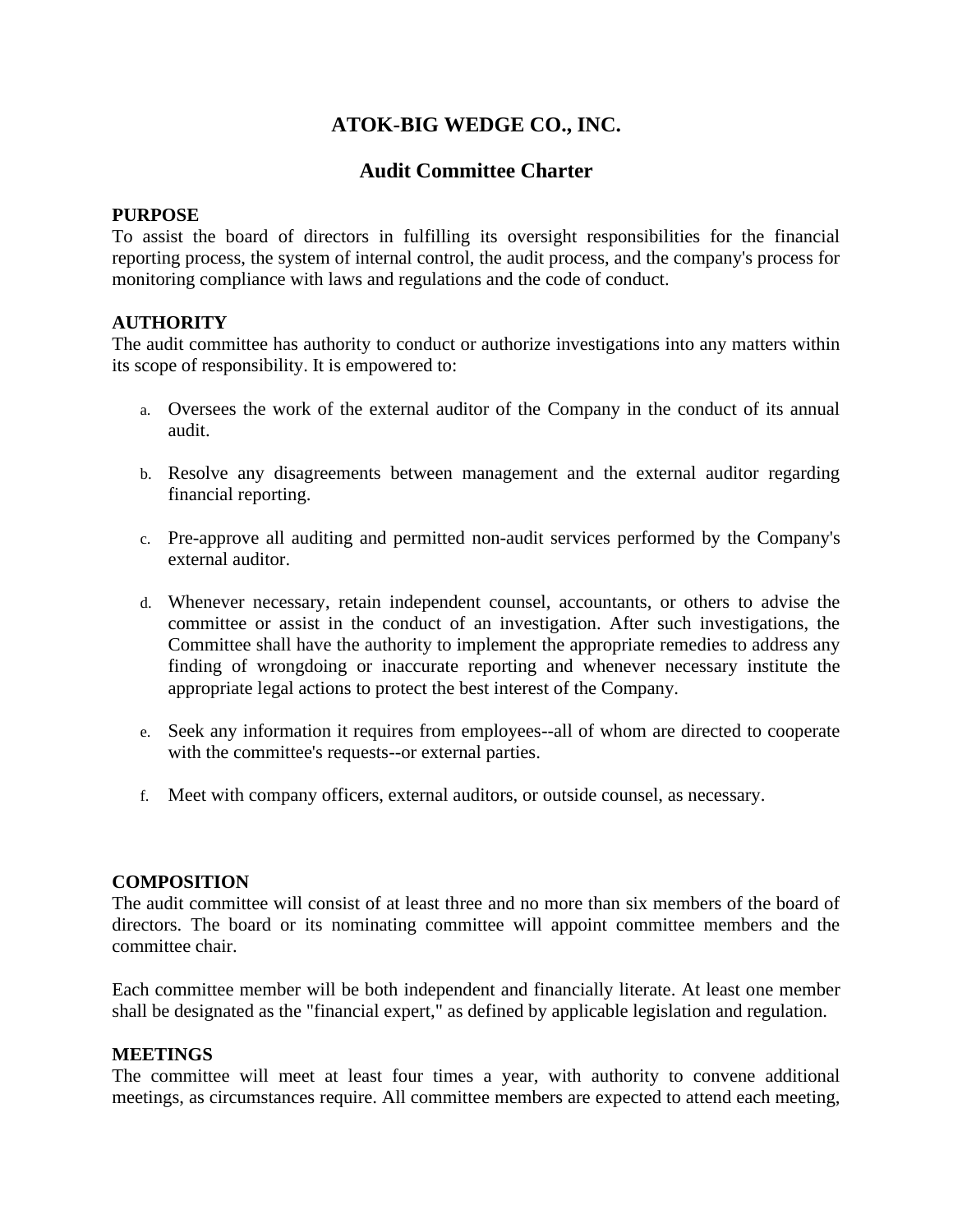in person or via tele- or video-conference. The committee will invite members of management, auditors or others to attend meetings and provide pertinent information, as necessary. It will hold private meetings with auditors (see below) and executive sessions. Meeting agendas will be prepared and provided in advance to members, along with appropriate briefing materials. Minutes will be prepared.

## **RESPONSIBILITIES**

The committee will carry out the following function and responsibilities:

- a. Assist the Board in the performance of its oversight responsibility for the financial reporting process, system of internal control, audit process and monitoring of compliance with applicable laws, rules and regulations;
- b. Provide oversight over Management's activities in managing credit, market, liquidity, operational, legal and other risks of the Company. This function shall include regular receipt from Management of information on risk exposures and risk management activities. The Committee shall also promote risk awareness in the Company;
- c. Perform oversight functions over the Company's internal and external auditors. It shall ensure that the internal and external auditors act independently from each other and that both auditors are given unrestricted access to all records, properties and personnel to enable them to perform their respective functions;
- d. Review the annual internal audit plan to ensure its conformity with the objectives of the Company. The plan shall include the audit scope, resources and budget necessary to implement it;
- e. Prior to the commencement of the audit, discuss with the external auditor the nature, scope and expenses of the audit and ensure proper coordination if more than one audit firm is involved in the activity to secure proper coverage and minimize duplication of efforts. The Committee shall review and approve management's representation letter before submission to the external auditor;
- f. Organize an internal audit department and consider the appointment of an independent internal auditor and the terms and conditions of its engagement and removal;
- g. Monitor and evaluate the adequacy and effectiveness of the Company's internal control system, including financial reporting control and information technology security;
- h. Review the reports submitted by the internal and external auditors;
- i. Review the quarterly, half-year and annual financial statements before their submission to the Board, with particular focus on the following matters:
	- i. Any changes in accounting policies and practices
	- ii. Major judgmental areas
	- iii. Significant adjustments resulting from audit